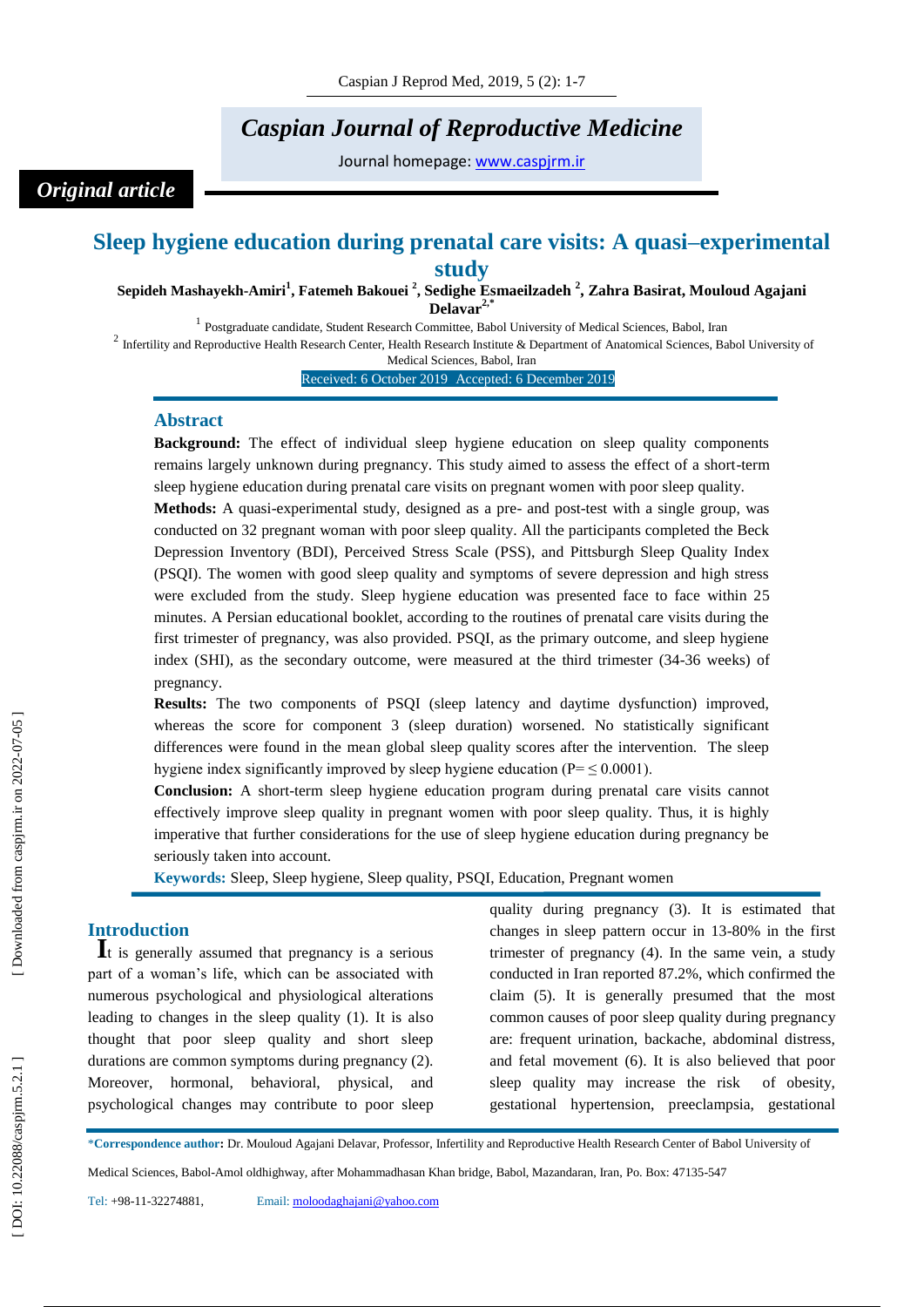Reprod Med

diabetes, intrauterine growth restriction, preterm birth, cesarean delivery, low birth weight and depression (7 - 10).

It is widely thought that most sleep medications are categorized in category X drug. According to the recommendation of Food and Drug Administration (FDA), pregnant women must not be exposed to category X. Therefore, any attempts to improve the quality of sleep in pregnant women could be complicated, which needs to be carefully considered by both physicians and women (11). Research findings indicate that sleep hygiene comprises different necessary practices, which can promote good sleep quality (12). Research also depicts that one of the crucial requirements to improve the sleep quality among pregnant women is sleep hygiene education (13). The goal of the routine sleep hygiene education is to prevent individual behaviors that can disrupt the normal sleep pattern (14).

Furthermore, it is generally thought that the main duty of midwives, in their prenatal care visits, is to preserve the physiological and psychological health of women during pregnancy. They need to pay heed to the normal sleep changes during pregnancy and its likely reasons, reduce the stress of pregnant women, provide a good sleep environment, encourage regular exercise, and control their diet, tobacco smoking and alcohol use (10, 15). To this end, the following research question was formulated: Can a routine short -term sleep hygiene education during prenatal care visits improve sleep quality in pregnant women?

#### **Materials & Methods**

The research design of the current study was quasi experimental, the pretest -posttest measurements of a single group. The aim of the study was to assess the effect of a short -term sleep hygiene education during prenatal care visits on pregnant women with poor sleep quality. The ethics committee of Babol University of Medical Science approved this study (Ethic ID: IR. MUBABOL.HRI.REC. 1397. 032).

The inclusion criteria for the study were: uncompleted singleton pregnancy and women, between 18 -35 years of age, with poor sleep quality. In order to accurately assess the effect of sleep hygiene education on sleep quality, women with symptoms of severe depression; women with a history of chronic illnesses such as diabetes, hypertension and cardiac distress;

those who had psychiatric consultations prior to pregnancy; women with night shifts at work; those who smoked or consumed alcohol; and women with the history of abortion in their previous pregnancies were excluded from the study. Also, women with changes in their sleep patterns due to travel or the death experience of close relatives during pregnancy were excluded from the study.

The following instruments were used for the measurements:

The socio-demographic questionnaire: This instrument was a semi -structured questionnaire used for collecting such data as age, educational level, occupation, income, monthly expenditures, income satisfaction, and the gravidity of the participants.

Pittsburgh Sleep Quality Index (PSQI): PSQI is a common method of examining the quality of sleep during pregnancy. The questionnaire was designed by Buysse et al. in 1989 (16). It includes 9 questions and seven components. These components include subjective sleep quality, sleep duration, sleep latency, sleep disturbances, the use of sleeping medication, daytime dysfunction habits, and sleep efficiency. Each item is rated on a 0 –3 scale, and the score range of global PSQI is between 0 and 21. The sum of seven component scores gives the global PSQI score. Having a total score greater than or equal to 5 (5 –21 points) indicates a poor sleep quality. The cronbach's alpha of this questionnaire was calculated to be (0.73) (16). Hossein Abadi, et al.  $(1387)$  reported the reliability  $(r =$ 0.88) and the reliability of the questionnaire via retest  $(r = 0.84)$  in Iran (17). In our study, the cronbach's alpha of this questionnnaire was calculated 0.81.

Sleep Hygiene Index (SHI): SHI is used as a self report questionnaire, which can measure sleep hygiene. SHI has 13 items, rating on a scale from 0 (never) to 4 (always). The global assessment score of SHI ranges from 0-52. Higher scores of SHI (score  $\geq$  16) indicate poor sleep hygiene (18). The reliability of the questionnaire (0.66) was estimated by Mastin et al. in 2006 (19). In a study conducted by Chehri et al. (2015) in Iran, the reliability of this questionnaire was calculated to be 0.83 (20).

Perceived Stress Scale (PSS): The PSS assesses the stress level during the past months. It has 14 questions and was constructed by Cohen et al. in 1983. The PSS is graded based on a 5 -point Likert scale, and the questions are scored from 0 to 4. Some questions need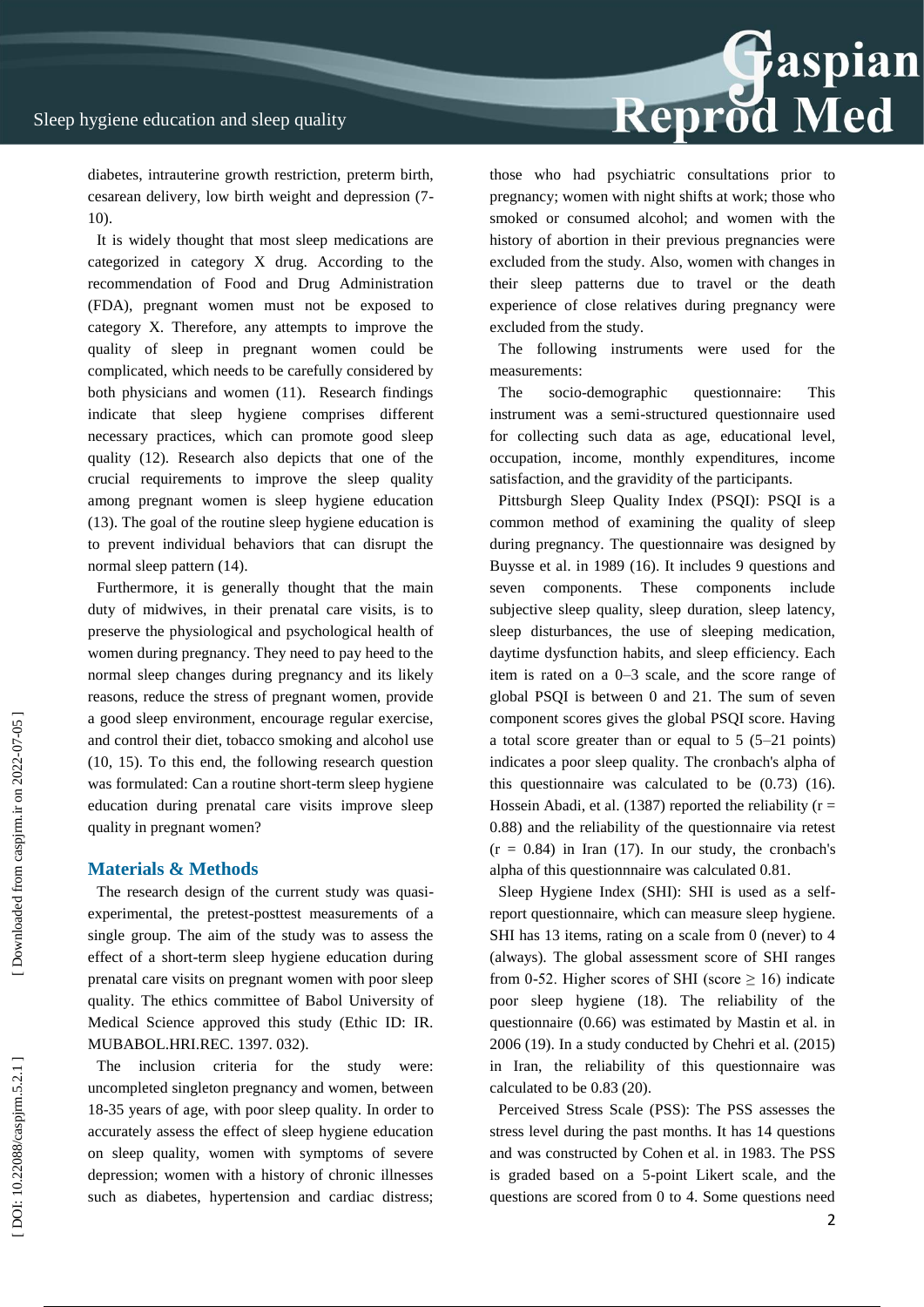Reprod Med

to be scored conversely. The score range for this tool is 0-56. A high score indicates higher levels of stress, and a low score indicates lower levels of stress. Having a total score greater than or equal to 28 (28 –56 points) indicates high perceived stress (21). The reliability of PSS was confirmed by Salehi Ghadri et al. (1373) in Iran. He reported the cronbach's alpha coefficient of 0.75 for this tool (22).

Beck Depression Inventory (BDI): The depression level was assessed using the 13 -item Beck Depression Inventory, which was developed by Beck et al. (23). Each substance has 4 options and sets various degrees of depression from mild to severe (0 -3). The maximum score in this questionnaire is 39, and the least is zero. According to a study by Rajabi, this questionnaire was a reliable and valid scale for screening depression in psychiatric outpatients in Iran (24).

78 eligible pregnant women, with the gestational age of 8 -14, were recruited at a prenatal clinic in Babol, Iran, between June 2018 and July 2019. Initially, the procedure and the purpose of the research was explained to the participants, and then written informed consent forms were obtained from all willing participants. In order to selecting subjects matching the inclusion criteria, the symptoms of depression and the stress of the subjects were measured by the beck depression inventory (BDI) and perceived stress scale (PSS), respectively. Women with severe depression (score  $\geq$  16) and high stress (score  $>$  28) were excluded. After considering the other exclusion criteria, 60 women filled out Pittsburgh sleep quality index (PSQI) and sleep hygiene index (SHI). Finally, based on the sample size formula, 32 pregnant women with poor sleep quality ( $PSQI \geq 5$ ) were included in the study (Figure 1).

The sleep health education intervention was provided according to published articles, text books, and guidelines (14, 25, 26). This educational package contained key information regarding a) the importance of healthy sleep habits during the pregnancy; b) the description of normal adult sleep patterns and the nature of adult sleep; c) the avoidance of many activities to improve sleep such as taking daytime naps, stressful activities or heavy meals close to bed time, vigorous exercise, any other activities except for sexual intercourse, and caffeine/ tea consumption close to bed time d) the recommendation to establish a bedtime routine such as taking a bath, listening a soothing music or reading a book e) the encouragement to maintain a sleep conductive environment such as eliminating noise from the environment, maintaining a cool, dark, comfortable, and quiet environmental condition; and f) exercising regularly a few hours before bedtime.

The sleep hygiene education was presented face-toface within 25 minutes during the first trimester of pregnancy for each participant. After the training, the participants were allowed to ask their questions. At the end, all participants received an educational booklet providing recommendations for good sleep (26).

The primary outcome was to measure the sleep quality in the third trimester (34 -36 weeks) using the PSQI. The secondary outcomes were the changes in score of SHI before and after the intervention.

#### **Statistical Analysis**

All analyses were performed using SPSS Statistics, version 20. Descriptive statistics were used for such summarized categorical and continuous variables as frequencies /percentages and the mean  $\pm$  SD, respectively. For comparing PSQI and SHI before and after the intervention, paired t -test was used. All tests were set with level p less than 0.05.

#### **Results**

The mean  $\pm$  SD age of the participants was 28.4 $\pm$ 3.8. Approximately, half of the participants had secondary or diploma education and most of them (87.5 %) were housewives. Additionally, two -third of the participants (68.8%) reported that they had adequate monthly income. The mean scores of BDI and PSS were  $4.2 \pm$ 3.3 and 20.6  $\pm$  5.8, respectively. The range of SHI score was between 0-35, with the mean of  $22.0 \pm 7.5$ . Most of the participants (71.9%) had a poor SHI score (Table 1). The results of the screening test demonstrated that 45.0% ( 78/32) of the participants scored greater than or equal to five on the PSQI, suggesting a need for improved sleep.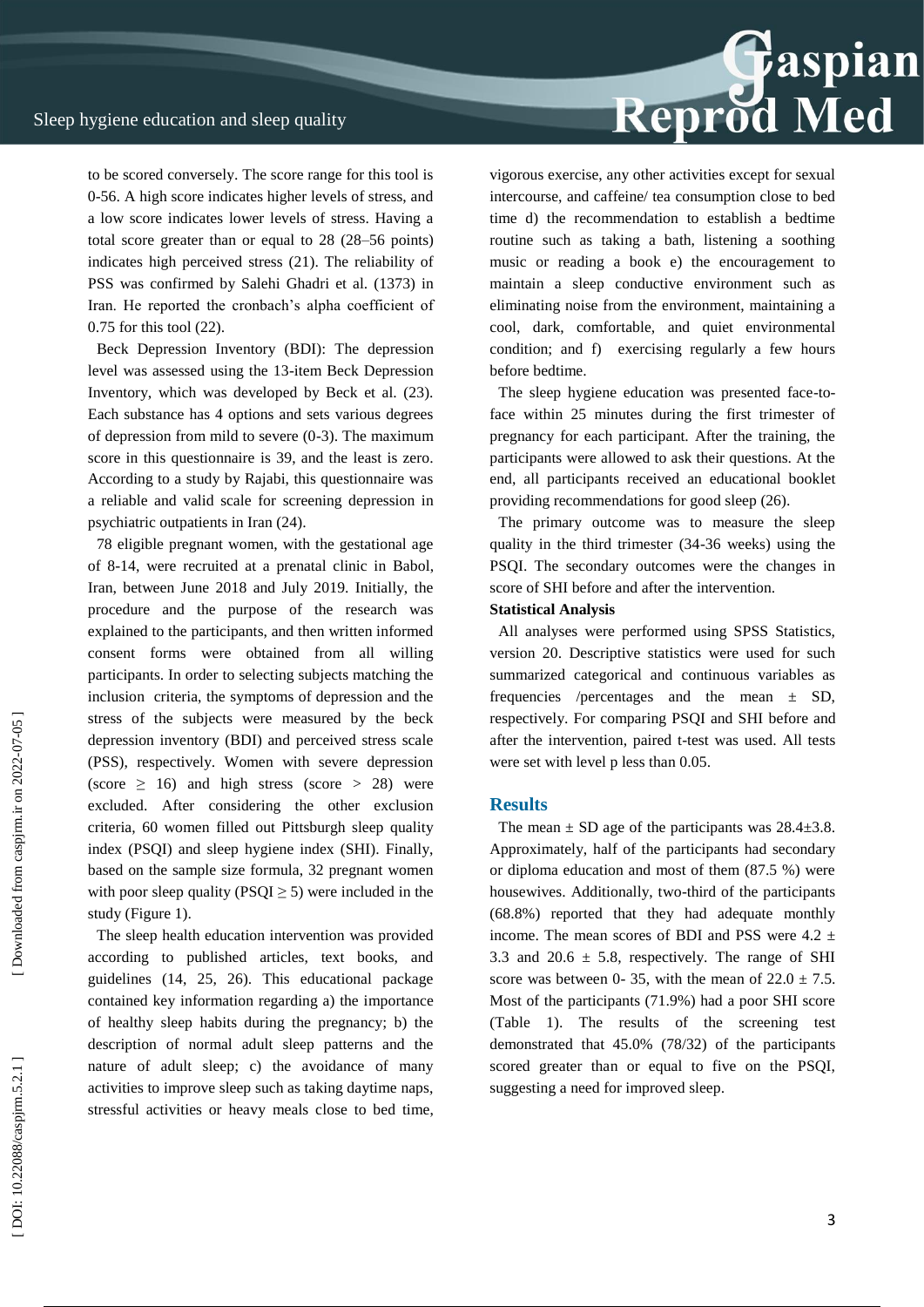Sleep hygiene education and sleep quality



As shown in Table 2, the results of paired t -test showed no statistically significant differences in the mean scores of global sleep quality after the intervention. While, improvement was observed in two components (component 2 and component 7) of PSQI at the post analysis stage. The mean (SD) sleep latency (component 2) was reduced significantly ( $p < 0.000$ ) from 2.78 (1.64) to 1.47 (0.95) after the intervention. Moreover, the mean (SD) scores of daytime dysfunction (component 7) decreased significantly after intervention from a mean of 1.53 (1.48) to 0.94  $(1.08)$  (p < 0.040). On the other hand, the mean (SD) sleep duration scores (component 3) increased from 0.72 (0.89) to 1.22 (1.18) ( $p < 0.027$ ). No significant differences were found in subjective sleep quality, habitual sleep efficiency, sleep disturbance, and sleep medication in post -intervention. Also, there were significant improvements in the scores of SHI at the post-analysis stage (from  $22.0 \pm 7.5$  to  $10.7 \pm 5.4$ ).

#### **Discussion**

Changes in sleep patterns during pregnancy can supposedly affect somatic complaints and prenatal mood disturbance (27, 28). Despite the fact that sleep health education can cause changes in behavior, several studies have already shown sleep hygiene education as a treatment for insomnia only (12, 29). In this study, the healthy pregnant women were initially evaluated through PSQI and SHI questionnaire prior to sleep health education. Over half of the participants had good sleep quality, and 20% of them had a low sleep health index. This study indicated no significant differences in the global score of PSQI at the post intervention stage compared to the pre -intervention stage. Also, based on PSQI, the sleep duration component was worsened after the intervention. Nonetheless, 21.9% of the participants had a good sleep quality after the intervention.

Reprod Med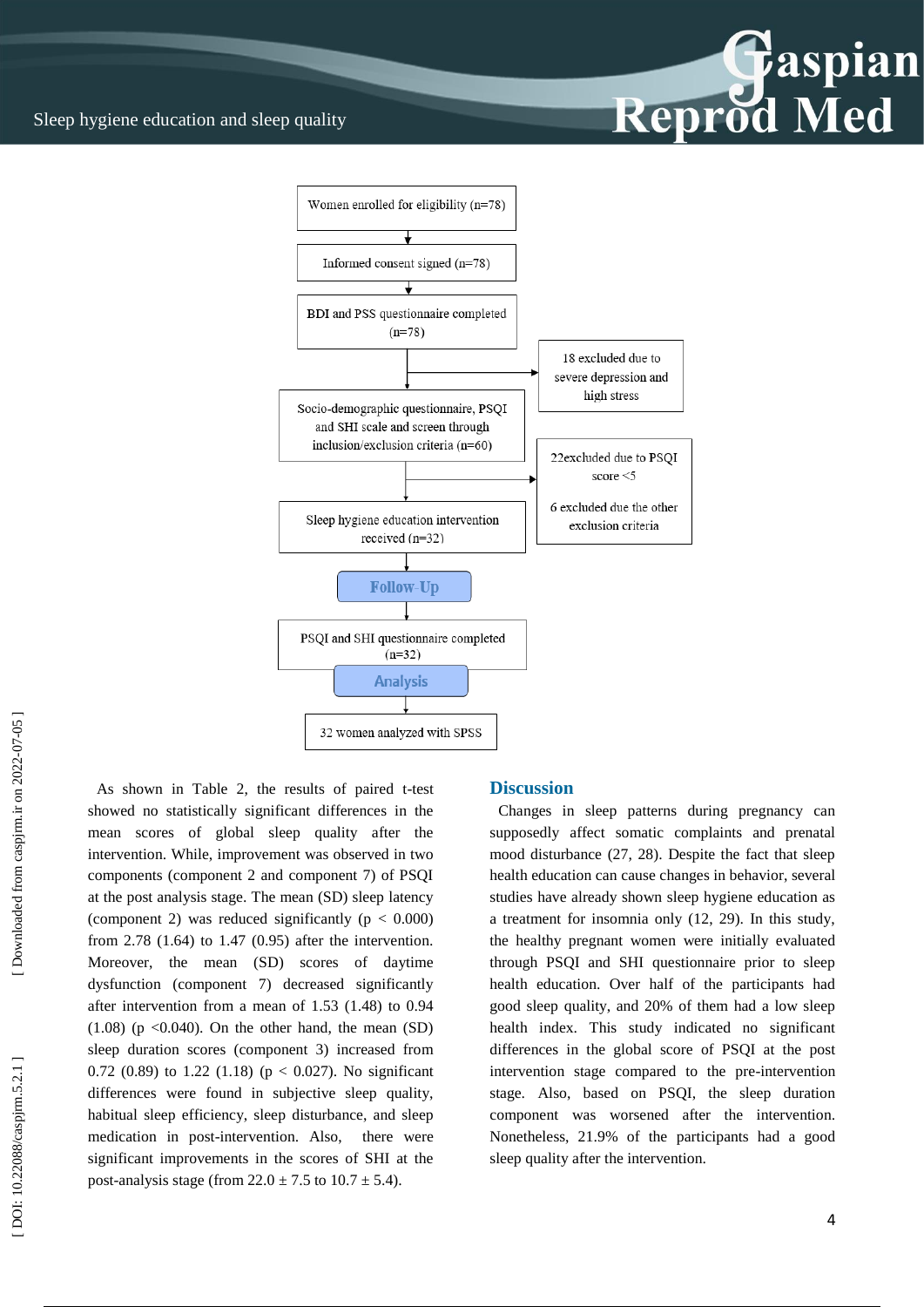$\overline{\phantom{a}}$ 

| Table 1. Characteristics of pregnant women $(n = 32)$ |                |               |  |  |
|-------------------------------------------------------|----------------|---------------|--|--|
| <b>Variables</b>                                      | N              | $\frac{0}{0}$ |  |  |
| Age (years)                                           |                |               |  |  |
| $30$                                                  | 18             | 56.2          |  |  |
| >30                                                   | 14             | 43.8          |  |  |
| <b>Education</b> level                                |                |               |  |  |
| Diploma                                               | 16             | 50.0          |  |  |
| Over diploma                                          | 16             | 50.0          |  |  |
| Occupation                                            |                |               |  |  |
| In work                                               | 28             | 87.5          |  |  |
| Out work                                              | 4              | 12.5          |  |  |
| Family income (Rials)                                 |                |               |  |  |
| $<$ 20,000,000                                        | 10             | 31.2          |  |  |
| $\geq$ 20,000,000                                     | 22             | 68.8          |  |  |
| Income satisfactory                                   |                |               |  |  |
| Yes                                                   | 16             | 50.0          |  |  |
| No                                                    | 16             | 50.0          |  |  |
| Gravidity                                             |                |               |  |  |
| 1                                                     | 19             | 59.4          |  |  |
| $2 - 3$                                               | 13             | 40.6          |  |  |
| $\mathrm{BDI}^{**}$                                   |                |               |  |  |
| No depression $(0-4)$                                 | 19             | 59.4          |  |  |
| Mild $(5-7)$                                          | 8              | 25.0          |  |  |
| Moderate (8-15)                                       | 5              | 15.6          |  |  |
| Severe $(≥ 16)$ ***                                   | $\theta$       | 0             |  |  |
| Sleep hygiene index (SHI)                             |                |               |  |  |
| Good $(0-15)$                                         | 9              | 28.1          |  |  |
| Poor $(16-52)$                                        | 23             | 71.9          |  |  |
| Perceived Stress Scale (PSS)                          |                |               |  |  |
| Low                                                   | 32             | 100           |  |  |
| High****                                              | $\overline{0}$ | $\theta$      |  |  |

\* 1000 Rial= 0.02 US Dollar; \*\*Beck depression inventory; \*\*\*the women with severe depression were excluded from the beginning of the study; \*\*\*\* the women with perceived stress were excluded from the beginning of the study

Also, two sleep quality components, including sleep latency and day time dysfunction, were improved in healthy pregnant women. This finding is in agreement with a study confirming the contribution of behavioral sleep educational intervention to sleep quality in the first months for primiparous women (30) .

Nevertheless, a quasi -experimental study conducted by Hanan et al. (2018) to investigate the effect of health behavior education on the quality of sleep among pregnant women in Egypt indicated a significant improvement in total sleep quality and the components of PSQI, which include sleep latency, sleep duration, subjective sleep quality, habitual sleep efficiency, daytime dysfunction, sleep disturbances (31).

In addition, we expected that the sleep hygiene education intervention would reveal improved posttest SHI scores. Post test data demonstrated that 100% of the pregnant women had improved sleep hygiene index  $(< 16 \text{ score})$  at the third trimester of their pregnancies. Reprod Med

| Table 2. Comparisons of sleep quality components   |  |
|----------------------------------------------------|--|
| and sleep hygiene before and after intervention in |  |
| pregnant women $(n = 32)$                          |  |

| <b>Sleep quality</b> | <b>Before</b>     | After           |                |
|----------------------|-------------------|-----------------|----------------|
| components           | intervention      | intervention    | <b>P-value</b> |
|                      | $Mean \pm SD$     | $Mean \pm SD$   |                |
| Subjective           | $1.19 \pm 0.40$   | $1.34 \pm 0.65$ | 0.201          |
| sleep quality        |                   |                 |                |
|                      |                   |                 |                |
| Sleep latency        | $2.78 \pm 1.64$   | $1.47 \pm 0.95$ | 0.000          |
|                      |                   |                 |                |
| Sleep duration       | $0.72 \pm 0.89$   | $1.22 + 1.18$   | 0.027          |
|                      |                   |                 |                |
| Habitual sleep       | $84.99 \pm 11.52$ | $81.76 + 15.24$ | 0.216          |
| efficiency           |                   |                 |                |
|                      |                   |                 |                |
| Sleep                | $7.31 + 4.31$     | $8.06 + 4.45$   | 0.384          |
| disturbances         |                   |                 |                |
| Use of sleep         | $0.16 + 0.63$     | $0.03 + 0.17$   | 0.292          |
| medication           |                   |                 |                |
|                      |                   |                 |                |
| Daytime              | $1.53 \pm 1.48$   | $0.94 + 1.08$   | 0.040          |
| dysfunction          |                   |                 |                |
|                      |                   |                 |                |
| Global PSOI          | $7.81 \pm 2.68$   | $7.09 \pm 3.37$ | 0.200          |
|                      |                   |                 |                |
| Sleep hygiene        | $22.0 \pm 7.5$    | $10.7 \pm 5.4$  | ${}_{0.0001}$  |
| index (SHI)          |                   |                 |                |
|                      |                   |                 |                |

These results are similar to those of the previous studies (32) .

As for the limitations, this research had several limitations. First of all, the sample size was small, and the design was quasi -experimental. Also, having a control group without sleep health education is an unethical concern. Another limitation was the use of self-reporting technique to measure the sleep quality, which may have induced response bias.

#### **Conclusion**

This study can provide valuable insights about the response of pregnant women with poor sleep quality to routine sleep hygiene education during prenatal care visits. The results suggest that a short -term sleep hygiene education during the prenatal care visits cannot effectively improve sleep quality among pregnant women with poor sleep quality. Therefore, it is recommended that further considerations for the use of sleep hygiene education during pregnancy be taken into account.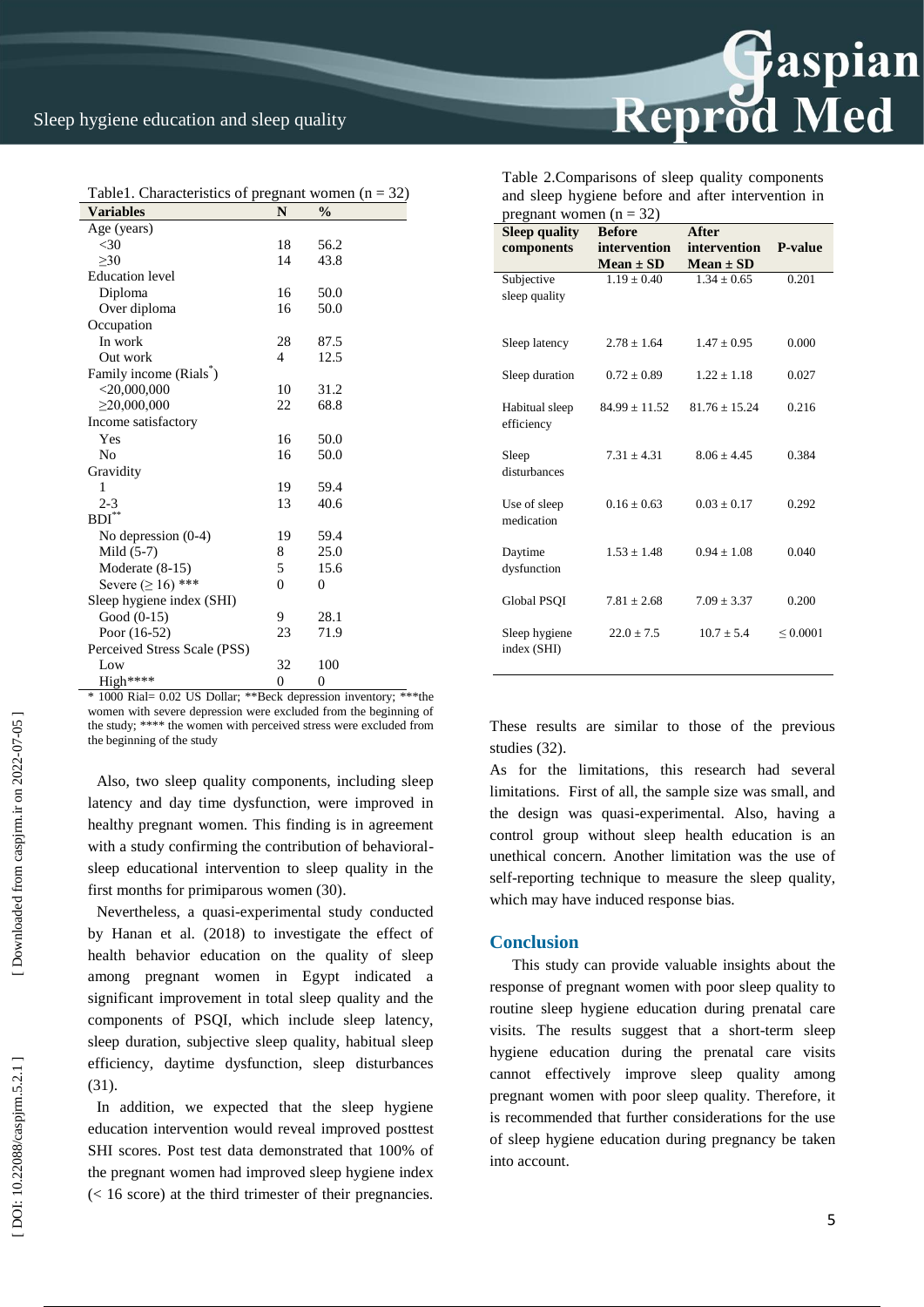#### **Acknowledgements**

The authors acknowledge the assistance of Iranian pregnant women for their participation in this study as well as the financial support provided by Babol University of Medical Sciences.

### **Conflicts of Interest**

There are no conflicts of interest.

#### **References**

- 1. Sieber S, Germann N, Barbir A, Ehlert U. Emotional well -being and predictors of birth anxiety, self-efficacy, and psychosocial adaptation in healthy pregnant women. Acta Obstet Gynecol Scand. 2006;85(10):1200-1207.
- 2. Palagini L, Gemignani A, Banti S, Manconi M, Mauri M, Riemann D. Chronic sleep loss during pregnancy as a determinant of stress: impact on pregnancy outcome. Sleep Med. 2014;15(8):853 - 859.
- 3. Mindell JA, Jacobson BJ. Sleep disturbances during pregnancy. J Obstet Gynecol Neonatal Nurs. 2000;29(6):590 -597.
- 4. Moline M, Broch L, Zak R. Sleep Problems Across the Life Cycle in Women. Curr Treat Options Neurol. 2004;6(4):319 -330.
- 5. Jahdi F, Rezaie E, Behboodi Moghadam Z, Hagani H. Prevalence of sleep disorders in the pregnant women. PAYESH. 2013;12(6):629 -635.
- 6. Amador -Licona N, Guizar -Mendoza JM. Daytime sleepiness and quality of life: are they associated in obese pregnant women? Arch Gynecol Obstet. 2012;285(1):105 -109.
- 7. Warland J, Dorrian J, Morrison JL, O'Brien LM. Maternal sleep during pregnancy and poor fetal outcomes: A scoping review of the literature with meta -analysis. Sleep Med Rev. 2018;41:197 -219.
- 8. Zhong C, Chen R, Zhou X, Xu S, Li Q, Cui W, et al. Poor sleep during early pregnancy increases subsequent risk of gestational diabetes mellitus. Sleep Med. 2018;46:20 -25.
- 9. Qiu C, Enquobahrie D, Frederick IO, Abetew D, Williams MA. Glucose intolerance and gestational diabetes risk in relation to sleep duration and snoring during pregnancy: a pilot study. BMC Womens Health. 2010;10:17.
- 10.Bat -Pitault F, Deruelle C, Flori S, Porcher -Guinet V, Stagnara C, Guyon A, et al. Sleep pattern during



pregnancy and maternal depression: study of Aube cohort. J Sleep Disord Manag. 2015;1(005).

- 11.Cooper WO, Hickson GB, Ray WA. Prescriptions for contraindicated category X drugs in pregnancy among women enrolled in TennCare. Paediatr Perinat Ep. 2004;18(2):106 -111.
- 12.Irish LA, Kline CE, Gunn HE, Buysse DJ, Hall MH. The role of sleep hygiene in promoting public health: A review of empirical evidence. Sleep Med Rev. 2015;22:23 -36.
- 13. Hauri PJ. Sleep hygiene, relaxation therapy, and cognitive interventions. Case studies in insomnia: Springer; 1991. p. 65 -84.
- 14. Stepanski EJ, Wyatt JK. Use of sleep hygiene in the treatment of insomnia. Sleep Med Rev. 2003;7(3):215 -225.
- 15.Radhakrishnan A, Aswathy B, Kumar VM, Gulia KK. Sleep deprivation during late pregnancy produces hyperactivity and increased risk -taking behavior in offspring. Brain research. 2015;1596:88 -98.
- 16.Buysse DJ, Reynolds CF, 3rd, Monk TH, Berman SR, Kupfer DJ. The Pittsburgh Sleep Quality Index: a new instrument for psychiatric practice and research. Psychiatry Res. 1989;28(2):193 -213.
- 17. Hossein A, Nowrouzi K, Pouresmaili R, Karimloo M, Maddah B. Acupoint massage in improving sleep quality of older adults. Archives of Rehabilitation. 2008;9(2):8 -14.
- 18. Seun -Fadipe CT, Aloba OO, Oginni OA, Mosaku KS. Sleep hygiene index: psychometric characteristics and usefulness as a screening tool in a sample of Nigerian undergraduate students. Journal of Clinical Sleep Medicine. 2018;14(08):1285 -1292.
- 19. Mastin DF, Bryson J, Corwyn R. Assessment of sleep hygiene using the Sleep Hygiene Index. J Behav Med. 2006;29(3):223 -227.
- 20.Chehri A, Kiamanesh A, Ahadi H, Khazaie H. Psychometric Properties of the Persian Version of Sleep Hygiene Index in the General Population. Iran J Psychiatry Behav Sci. 2016;10(3):e5268.
- 21.Cohen S, Kamarck T, Mermelstein R. A global measure of perceived stress. J Health Soc Behav. 1983;24(4):385 -396.
- 22. Salehi Ghadri J. Efficacy of multiplicity of roles and satisfaction with it on the self esteem and stress